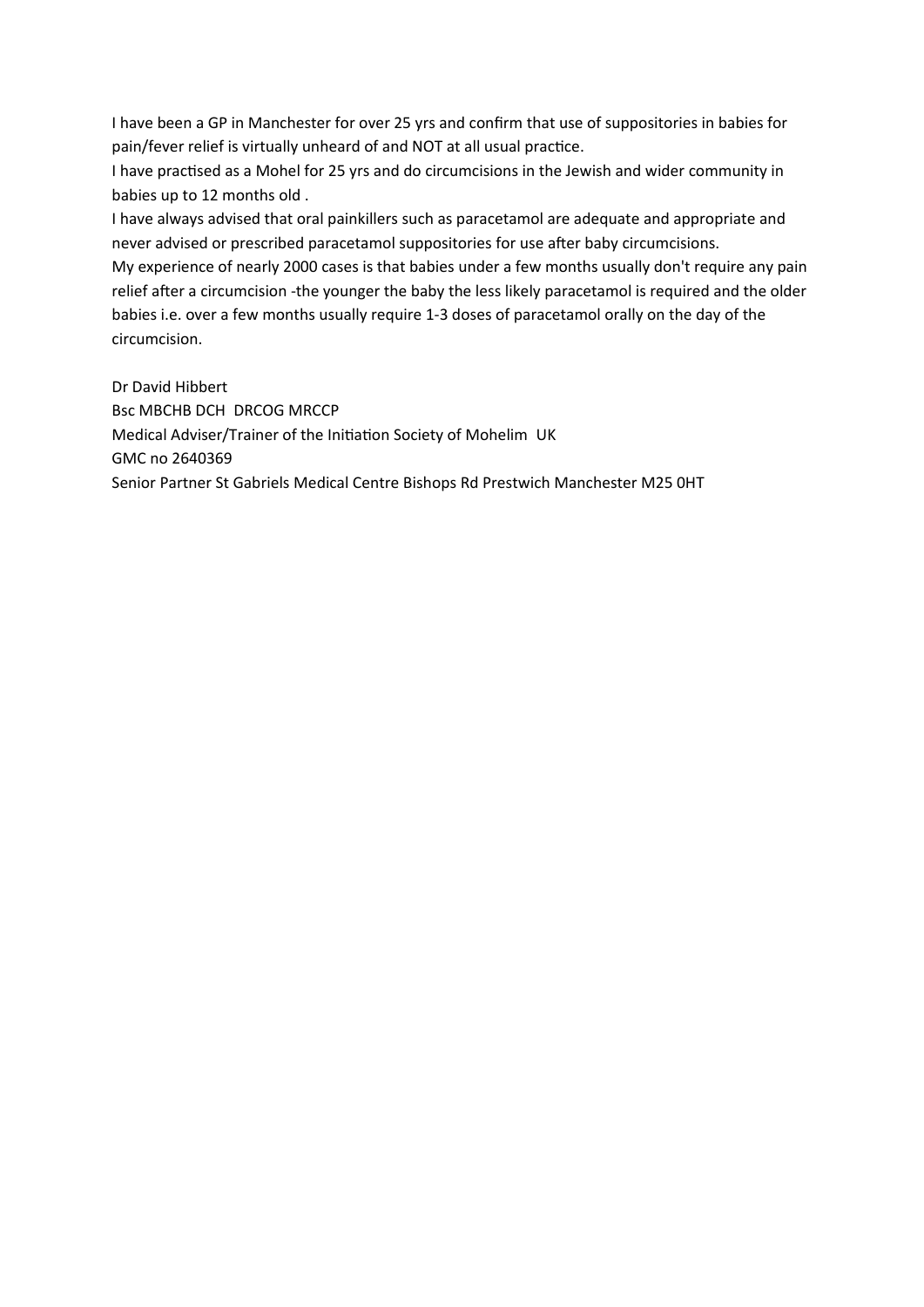BEZUEGL: Sorgerechtsfall Beth Schlesinger (Mutter) und Zwillingssoehne Benjamin und Samuel Schlesinger

#### Zur Kenntnisnahme

Wir sind britische Mediziner und wir schreiben Ihnen, um klarzustellen, wie der Gebrauch von Paracetamol Zaepfchen bei Kindern in England gehandhabt wird, und welche Auswirkungen dies auf den vorliegenden Sorgerechtsfall hat.

Wir waren schockiert und ueberrascht, zu lesen, dass die Unwilligkeit Frau Schlesingers und ihrer Eltern, ihren Zwillingssoehnen nach der Beschneidungszeremonie Paracetamol Zaepfchen als Schmerzmittel zu verabreichen, vom Richter dahingehend ausgelegt wurde, dass Frau Schlesinger die grundlegenden Faehigkeiten zu einer guten Mutter fehlen wuerden.

Ganz klar werden Zaepfchen in England und Oesterreich unterschiedlich gehandhabt. In England wuerden die meisten Eltern zoegern, Zaepfchen zu benutzen, da sie kulturell als widerlich gelten: sie koennten dem Kind physisch schaden, und ihr Gebrauch koennte sogar als Missbrauch ausgelegt werden.

Obwohl es in England Paracetamol Zaepfchen zu kaufen gibt, gebrauchen Eltern sie sehr selten. Sie werden vor allem in Krankenhaeusern verwendet, wenn Kinder aus irgendeinem Grund keine orale Medizin schlucken koennen, und dann werden sie selbstverstaendlich nur von ausgebildeten Krankenschwestern gegeben.

Gelegentlich werden Eltern von ihren Hausaerzten angewiesen, Zaepfchen auch zuhause zu verwenden, zum Beispiel wenn ihr Kind wegen Uebelkeit und Uebergeben Paracetamol nicht oral einnehmen kann. Bei dieser Gelegenheit zeigt ein Apotheker oder Arzt den Eltern, wie man Zaepfchen verabreicht.

Die meisten Eltern in England werden es nie noetig haben, Paracetamol Zaepfchen zu benutzen, und das Wissen um ihre Anwendung wird nicht als elementar betrachtet.

Allgemein wird in England nach einer Beschneidung Paracetamol Sirup verabreicht.

Wir moechten Sie gerne auf die Produktbeschreibung fuer Paracetamol Zaepfchen hinweisen, wie sie in England unter den Richtlinien fuer Arzneimittel und Gesundheitsprodukte (MHRA) <http://www.mhra.gov.uk/> aufgelistet ist.

Die Meinung ist, dass Zaepfchen bei Kindern anzuwenden sind, die Schwierigkeiten beim Schlucken von Paracetamol Tabletten oder Syrup haben. Es steht auch klar geschrieben, dass Eltern die Anweisungen des Apothekers oder Arztes genauestens befolgen sollen, oder den Anweisungen auf der Packung folgen sollen, und dass sie sich, falls sie unsicher sind, sich bei einem Arzt oder Apotheker nochmals erkundigen sollen.

Es ist unsere medizinische Auffassung, dass ein Elternteil, der in England aufgewachsen ist, mit hoher Wahrscheinlichkeit nicht gewohnt ist, mit Paracetamol Zaepfchen umzugehen, und dass Beth Schlesinger sich vernuenftig und normal verhalten hat, indem sie sich Rat bei jemandem eingeholt hat, der um die Anwendung solcher Zaepfchen Bescheid weiss.

Wir hoffen, dass unser Bericht zur Klarstellung der Dinge beigetragen hat.

Bitte nehmen Sie mit uns Kontakt auf, falls Sie noch weitere Fragen haben.

Hochachtungsvoll,

Dr. Esther Isaacson Dr. Simon Minkoff Allgemeinaerztin Allgemeinarzt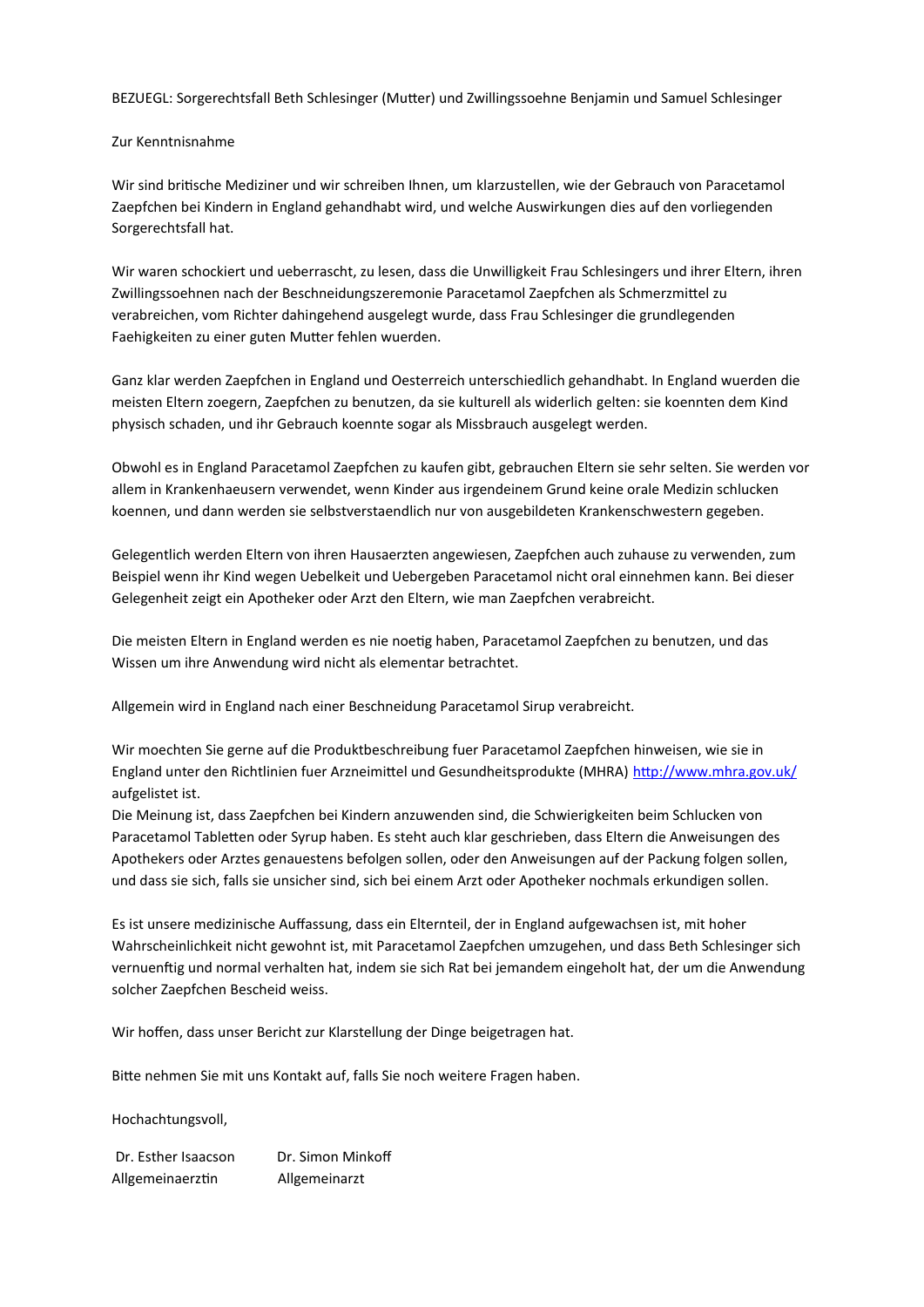West Hertfordshire Hospitals **NHS** 

**NHS Trust** 

**Acute Medical Care Division**

A&E Department Watford General Hospital Vicarage Road **Watford Herts** WD18 0HB

Tel: No 01923 217506 **Office Fax No: 01923 217892 Email:** 

26<sup>th</sup> December 2012

#### **RE : Custody Case Beth Schlesinger (mother) and twin sons Benjamin and Samuel Schlesinger**

To Whom It May Concern,

I am a UK Medical Professional and am writing to you to clarify the use of paracetamol suppositories in children in the UK and the implications this has in the above custody case.

I was shocked and surprised to read that the inability of Mrs Schlesinger and her parents to administer paracetamol suppositories to her young twins for post circumcision analgesia was interpreted by the Judge as evidence that Mrs Schlesinger was unable to perform basic parenting skills.

There are clearly differences in the use of suppositories between Austria and the UK. In the UK the majority of parents in the UK would be reluctant to use suppositories as culturally they are considered distasteful, they may harm the child physically and there is the risk their use could be interpreted by some as abuse.

In the UK paracetamol suppositories are available to buy but are rarely used by parents. They are mainly used in hospitals when children are unable to tolerate oral medication and in this environment will be administered by trained staff.

Parents will be occasionally be advised by medical professionals to use suppositories at home, for example if the child cannot tolerate oral paracetamol due to vomiting. In this situation parents will be instructed by a pharmacist or doctor how to use them.

The majority of parents in the UK will never have the need to use paracetamol suppositories and they are not considered a core parenting skill.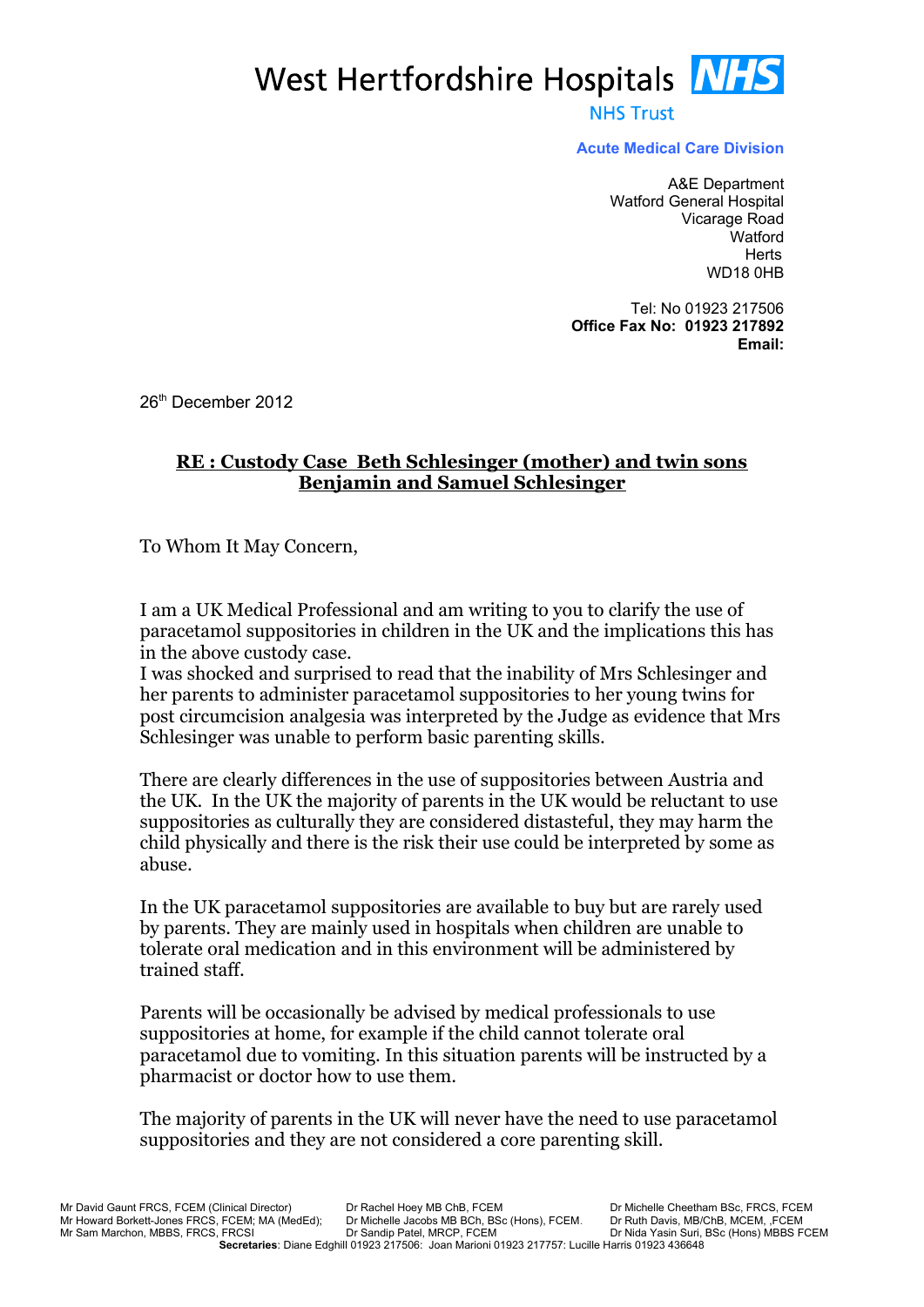# West Hertfordshire Hospitals **NHS**

**NHS Trust** Universal practice in the UK for post circumcision analgesia is paracetamol syrup.

I would like to refer you to the product literature for paracetamol suppositories available in the UK as published by the Medicines and Healthcare Products Regulatory Agency (MHRA) www.mhra.gov.uk.

The guidance is clear that they are to be used for children who find it difficult to take paracetamol tablets or syrup. The guidance also clearly states that "*if your child's doctor or pharmacist has told you how to use this medicine do exactly as they have told you, otherwise follow the instructions. If you do not understand the instructions or are not sure ask a doctor or pharmacist.*"

It is my medical opinion that a parent raised in the UK would most probably be unfamiliar with the use of paracetamol suppositories and that Beth Schlesinger behaved sensibly and safely by seeking help from someone familiar with their use.

I hope this statement clarifies this issue.

Yours faithfully,

Dr Michelle Jacobs-Consultant in Paediatric emergency medicine GMC 4010197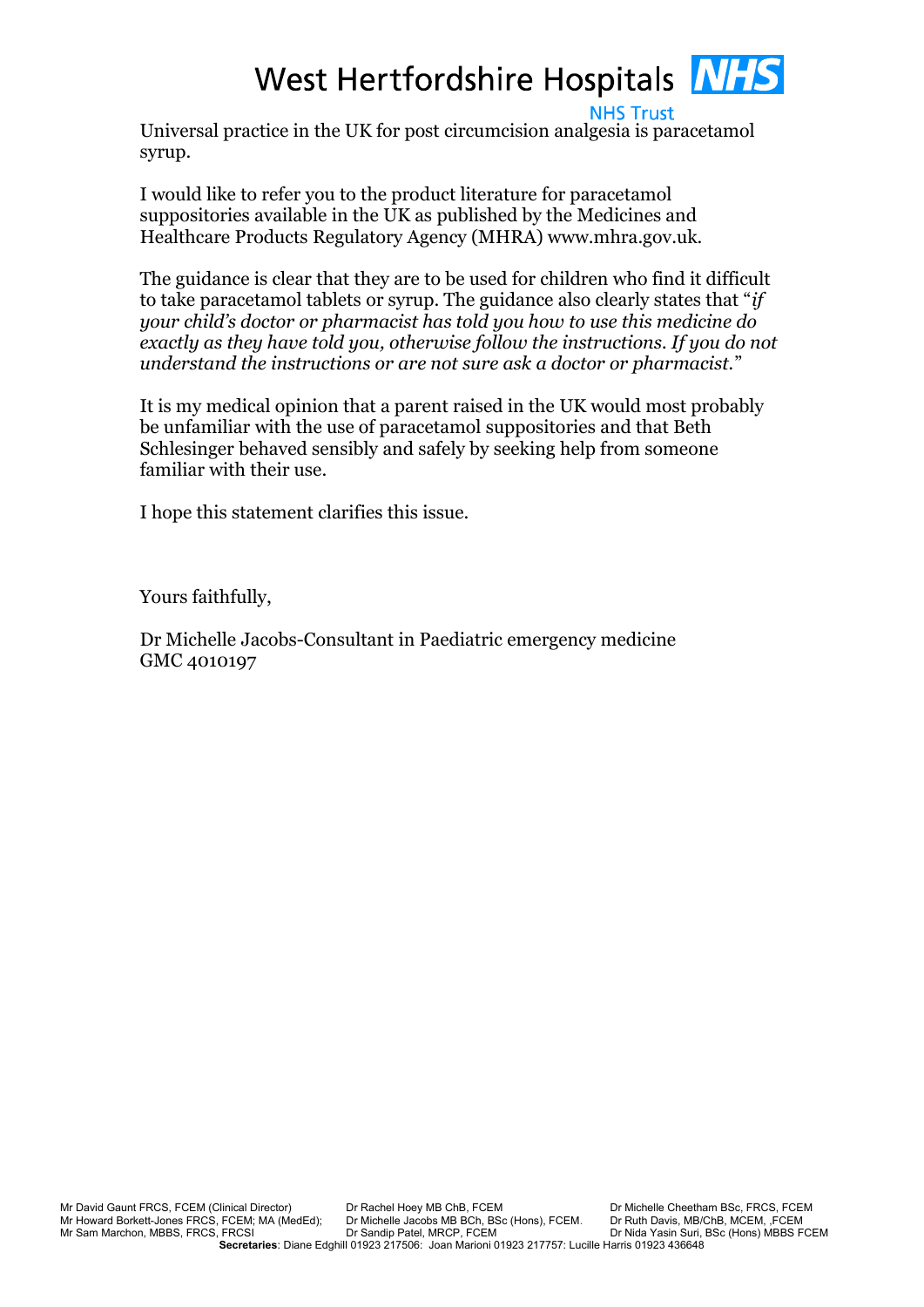GMC: 6030196 GMC: 4538132

10 December 2012

## **RE : Custody Case Beth Schlesinger (mother) and twin sons Benjamin and Samuel Schlesinger**

To Whom It May Concern,

We are UK Medical Professionals and are writing to you to clarify the use of paracetamol suppositories in children in the UK and the implications this has in the above custody case.

We were shocked and surprised to read that the inability of Mrs Schlesinger and her parents to administer paracetamol suppositories to her young twins for post circumcision analgesia was interpreted by the Judge as evidence that Mrs Schlesinger was unable to perform basic parenting skills.

There are clearly differences in the use of suppositories between Austria and the UK. In the UK the majority of parents in the UK would be reluctant to use suppositories as culturally they are considered distasteful, they may harm the child physically and there is the risk their use could be interpreted by some as abuse.

In the UK paracetamol suppositories are available to buy but are rarely used by parents. They are mainly used in hospitals when children are unable to tolerate oral medication and in this environment will be administered by trained staff.

Parents will be occasionally be advised by medical professionals to use suppositories at home, for example if the child cannot tolerate oral paracetamol due to vomiting. In this situation parents will be instructed by a pharmacist or doctor how to use them.

The majority of parents in the UK will never have the need to use paracetamol suppositories and they are not considered a core parenting skill.

Universal practice in the UK for post circumcision analgesia is paracetamol syrup.

We would like to refer you to the product literature for paracetamol suppositories available in the UK as published by the Medicines and Healthcare Products Regulatory Agency (MHRA) www.mhra.gov.uk.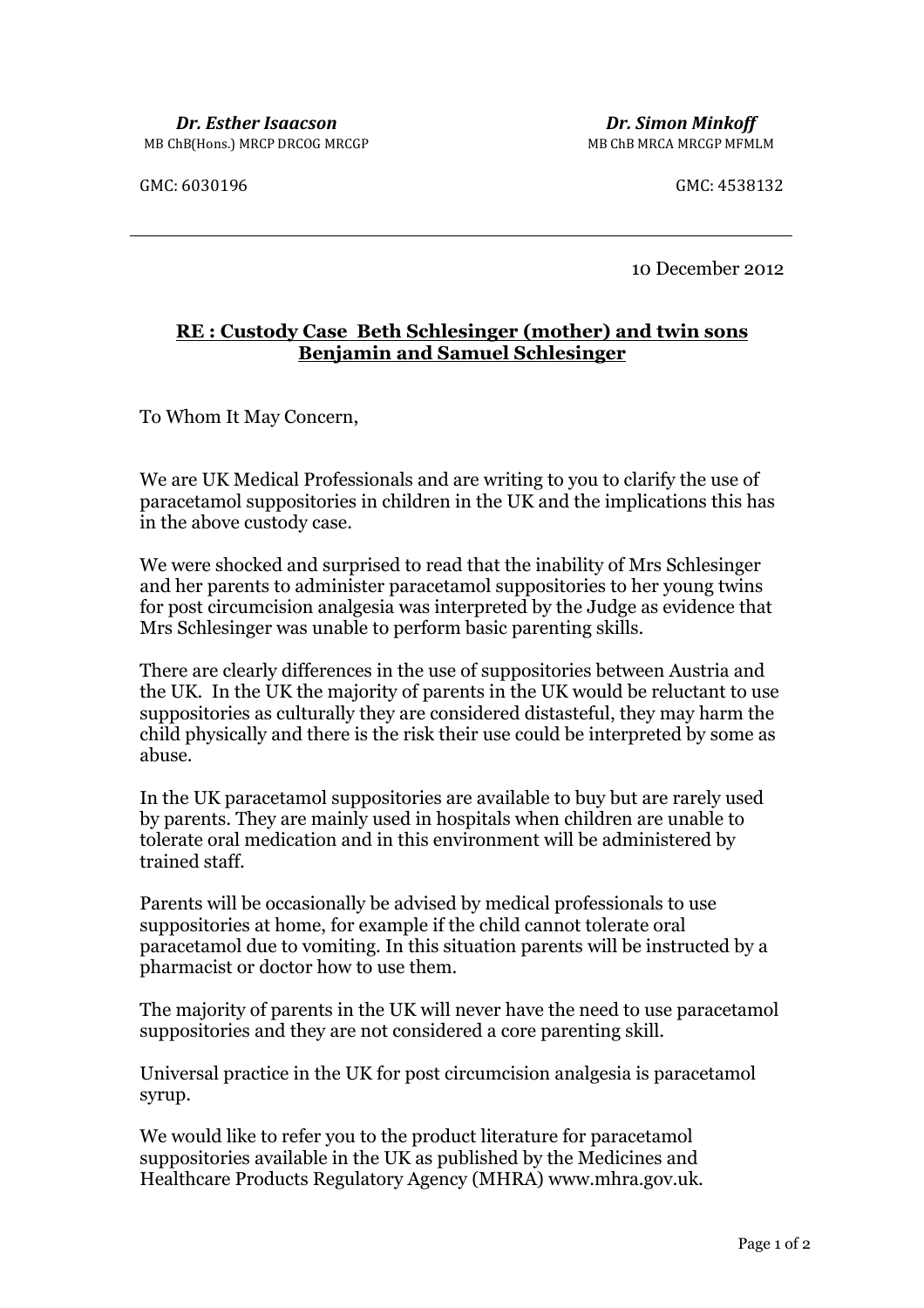The guidance is clear that they are to be used for children who find it difficult to take paracetamol tablets or syrup. The guidance also clearly states that "*if your child's doctor or pharmacist has told you how to use this medicine do exactly as they have told you, otherwise follow the instructions. If you do not understand the instructions or are not sure ask a doctor or pharmacist.*"

It is our medical opinion that a parent raised in the UK would most probably be unfamiliar with the use of paracetamol suppositories and that Beth Schlesinger behaved sensibly and safely by seeking help from someone familiar with their use.

We hope this statement clarifies this issue.

Please do not hesitate to contact us if you have any further questions.

Yours faithfully,

Dr Esther Isaacson General Practitioner Dr Simon Minkoff General Practitioner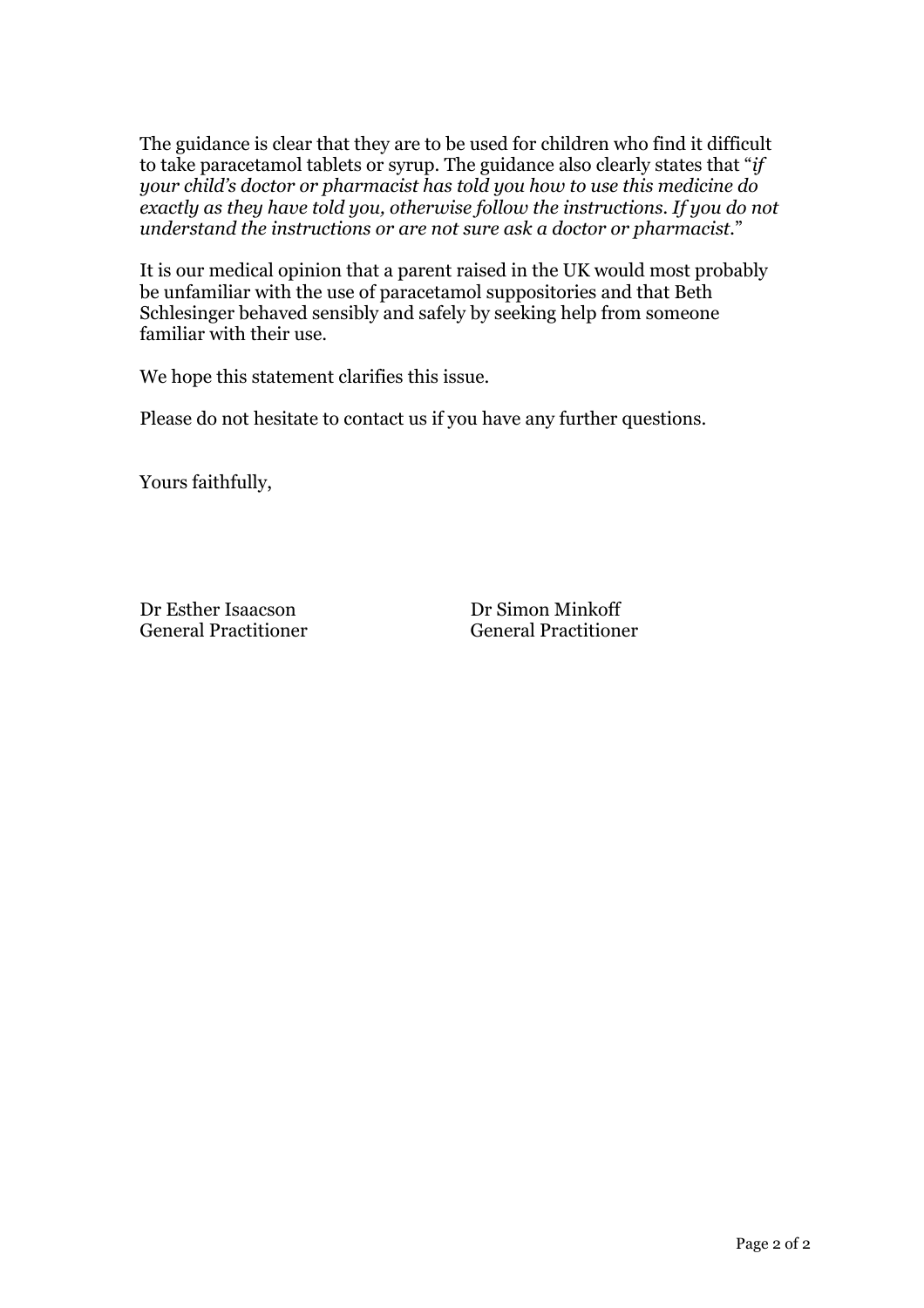GT BRITAIN

22 Aldenham Ave *Dr Michael Ingram* Radlett Herts MB BS DCH DRCOG MRCGP FFTM RCPS(Glas)

WD7 8HX GMC 2723770 Tel +44 1923 857340 Email mike@conferemceplus.co.uk

10 December 2012

#### **RE : Custody Case Beth Schlesinger (mother) and twin sons Benjamin and Samuel Schlesinger**

To Whom It May Concern,

We are UK Medical Professionals and are writing to you to clarify the use of paracetamol suppositories in children in the UK and the implications this has in the above custody case.

We were shocked and surprised to read that the inability of Mrs Schlesinger and her parents to administer paracetamol suppositories to her young twins for post circumcision analgesia was interpreted by the Judge as evidence that Mrs Schlesinger was unable to perform basic parenting skills.

There are clearly differences in the use of suppositories between Austria and the UK. In the UK the majority of parents in the UK would be reluctant to use suppositories as culturally they are considered distasteful, they may harm the child physically and there is the risk their use could be interpreted by some as abuse.

In the UK paracetamol suppositories are available to buy but are rarely used by parents. They are mainly used in hospitals when children are unable to tolerate oral medication and in this environment will be administered by trained staff.

Parents will be occasionally be advised by medical professionals to use suppositories at home, for example if the child cannot tolerate oral paracetamol due to vomiting. In this situation parents will be instructed by a pharmacist or doctor how to use them.

The majority of parents in the UK will never have the need to use paracetamol suppositories and they are not considered a core parenting skill.

Universal practice in the UK for post circumcision analgesia is paracetamol syrup.

We would like to refer you to the product literature for paracetamol suppositories available in the UK as published by the Medicines and Healthcare Products Regulatory Agency (MHRA) www.mhra.gov.uk.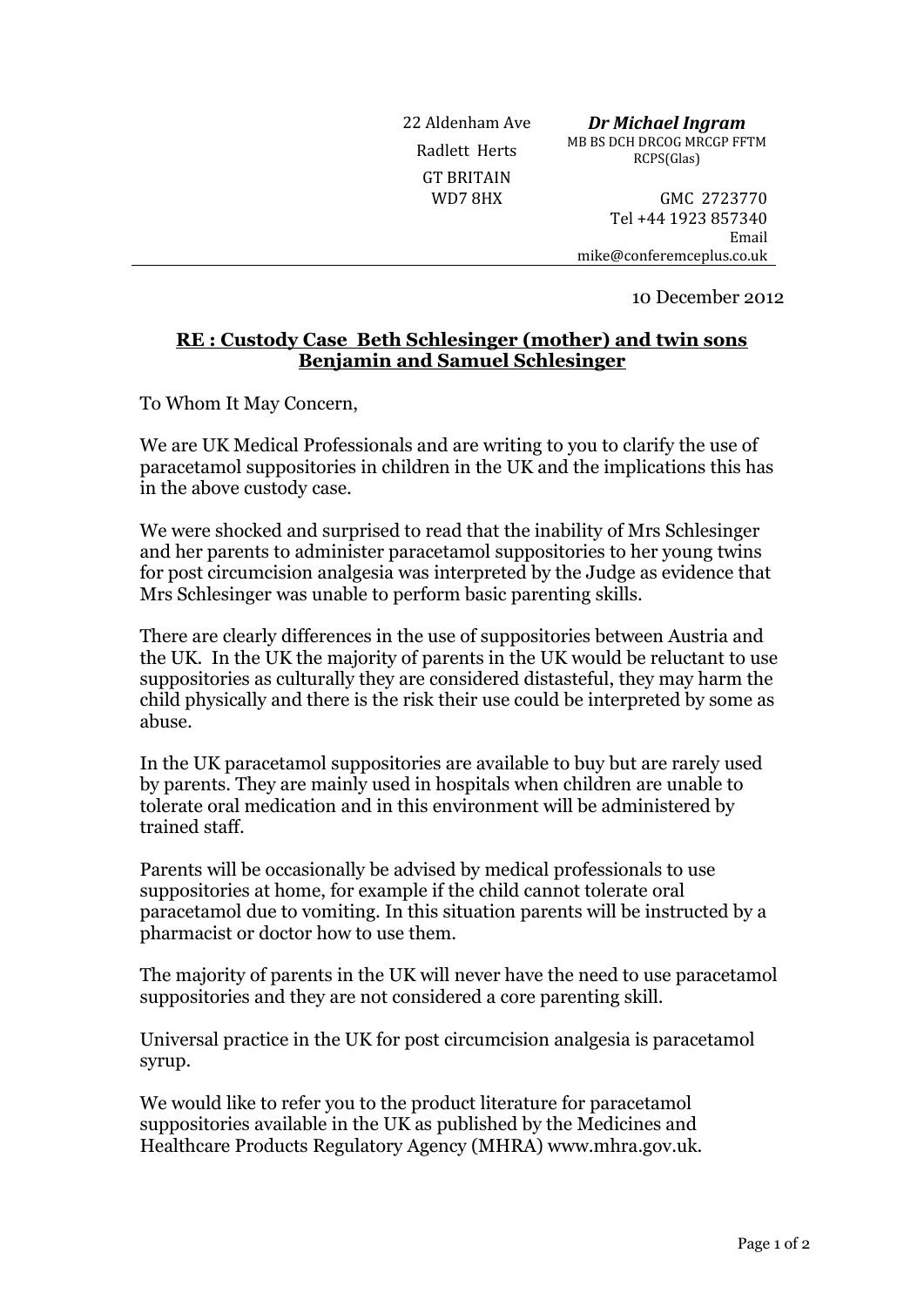The guidance is clear that they are to be used for children who find it difficult to take paracetamol tablets or syrup. The guidance also clearly states that "*if your child's doctor or pharmacist has told you how to use this medicine do exactly as they have told you, otherwise follow the instructions. If you do not understand the instructions or are not sure ask a doctor or pharmacist.*"

It is our medical opinion that a parent raised in the UK would most probably be unfamiliar with the use of paracetamol suppositories and that Beth Schlesinger behaved sensibly and safely by seeking help from someone familiar with their use.

We hope this statement clarifies this issue.

Please do not hesitate to contact us if you have any further questions.

Yours faithfully,

Dr Michael Ingram General Practitioner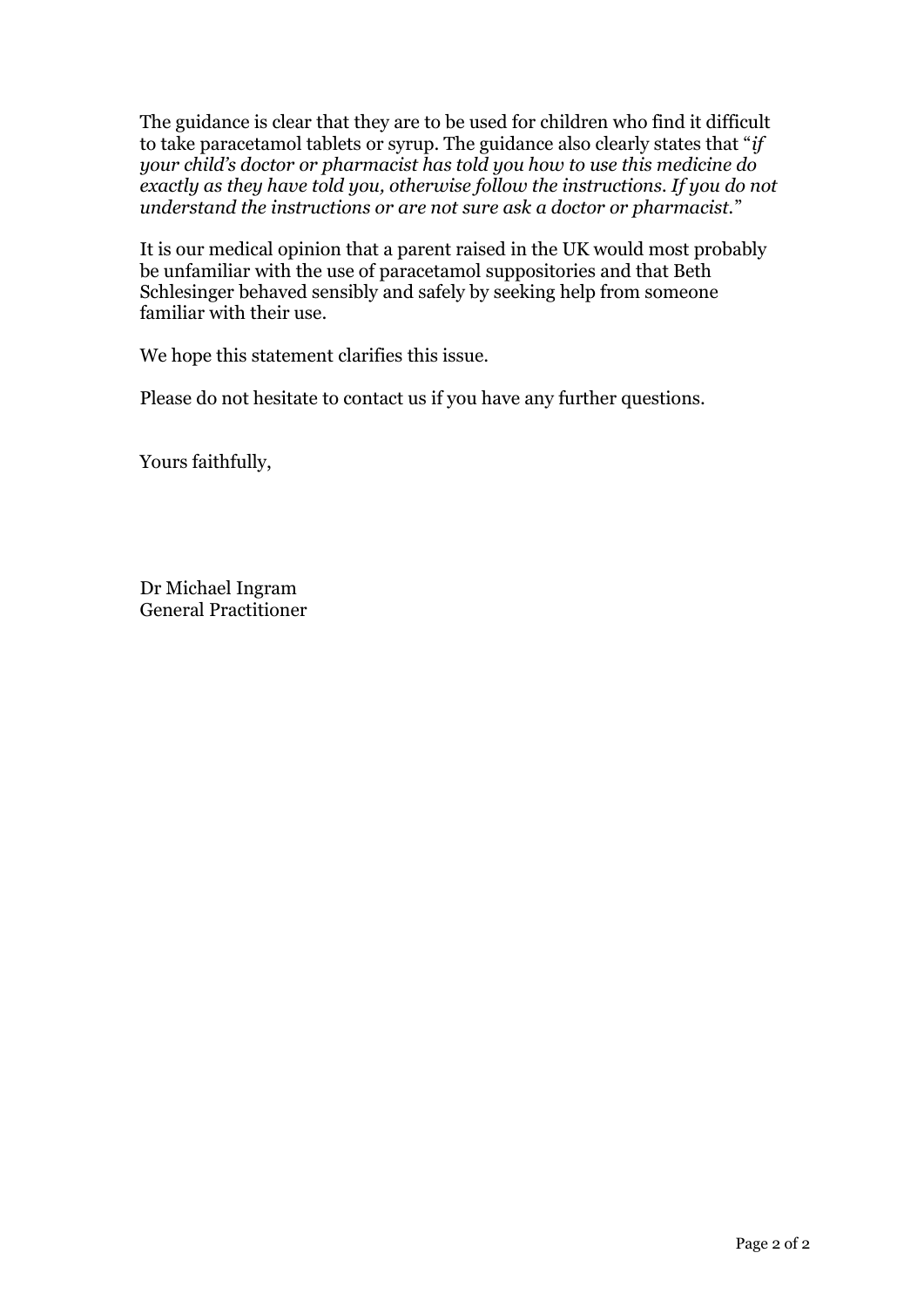# Dr Benjamin E Schreiber MB BS MA MRCP

Consultant Physician and Rheumatologist Member of the Initiation Society GMC 4742768

**Consulting Rooms Appointments & Correspondence Lyndhurst Rooms** Wellington Diagnostic & **BMI The Garden Hospital** 95 Woodlands, London NW11 9QT Royal Free Hospital **Outpatient Centre** 46-50 Sunny Gardens Road Tel: 020 8458 6775 Pond Street 296 Golders Green Road London NW4 1RP Fax: 020 8929 0022 London NW3 2QG London NW11 9PY E-mail: info@drschreiber.org

20<sup>th</sup> December 2012

To Whom It May Concern:

#### Custody Case Beth Schlesinger (mother) and twin sons Benjamin and Samuel Schlesinger Re:

I write as a consultant physician and an experienced mohel, performer of ritual Jewish circumcision. I have read a translation of the court discussion of the events of the evening of the circumcision, highlighting the fathers' absence and the mother not being confident to insert anal suppositories.

It is not my practice, nor that of my colleagues in the UK, to recommend paracetamol suppositories after circumcision. In fact, paracetamol is not licensed in babies under three months old. That said, we do use it in small doses by mouth. Most British mothers do not use suppositories and are not familiar with their insertion. I personally recommend paracetamol by mouth and would not expect mothers to be familiar or confident to use suppositories.

On the other hand, I would absolutely expect a father to be supporting his wife and children on the night of an operation, and to rush home if they are in pain and his wife needs his support. I always advise parents to both be available to look after their children following a circumcision and I am personally struck by the fact that the father chose to leave his twins on the night of the circumcision.

I hope this helps to clarify my position as a doctor and practicing mohel.

Yours sincerely,

Key Schule

Dr Benji Schreiber MBBS MA MRCP **Consultant Physician and Mohel**